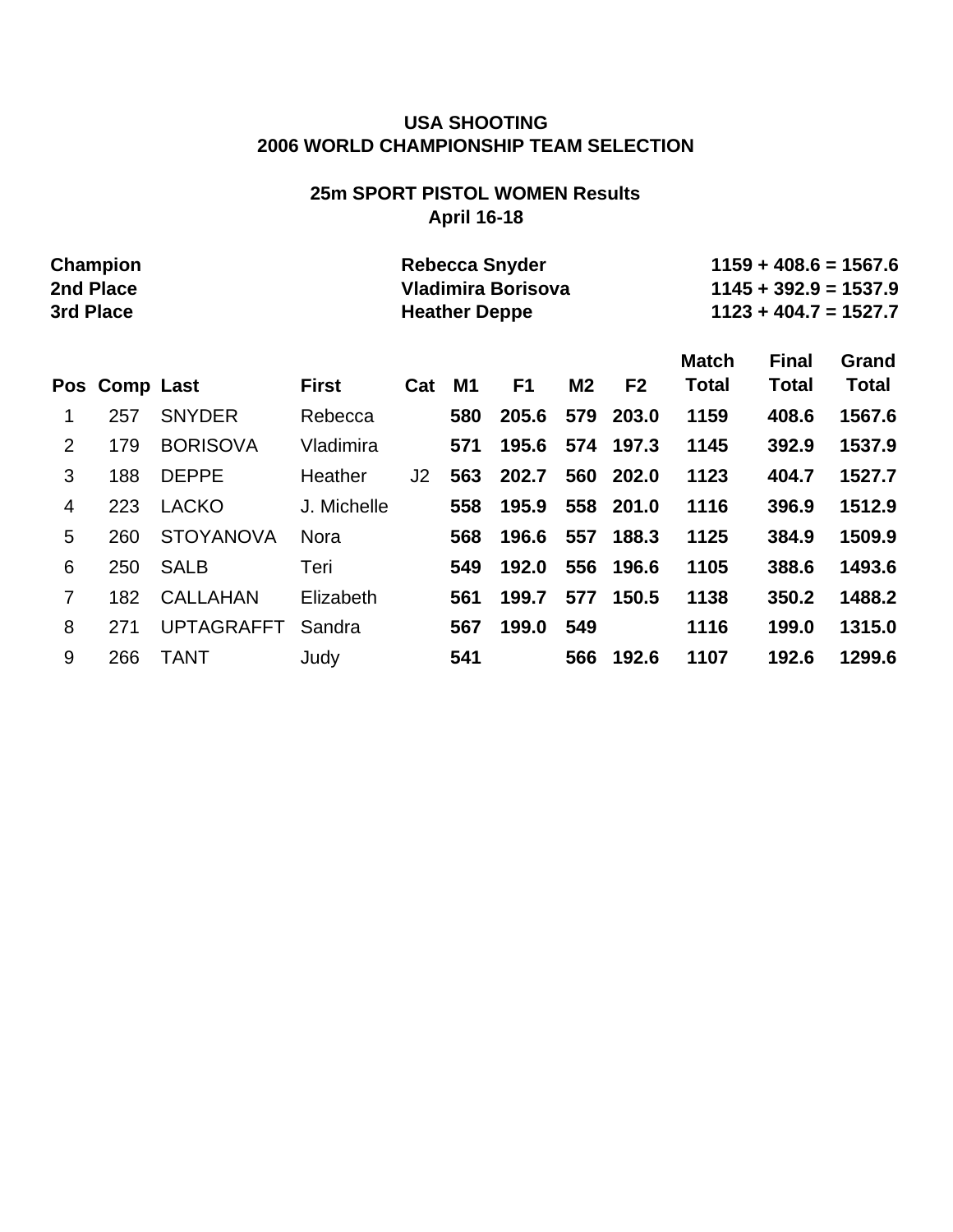# **50m PRONE RIFLE WOMEN RESULTS April 11-14**

| 2nd Place<br>3rd Place | <b>Champion</b>  |                  | <b>Jamie Beyerle</b><br><b>Reya Kempley</b><br><b>Sarah Blakeslee</b> |                |                |                |           | 1777<br>1768<br>1767  |
|------------------------|------------------|------------------|-----------------------------------------------------------------------|----------------|----------------|----------------|-----------|-----------------------|
| <b>Pos</b>             | <b>Comp Last</b> |                  | <b>First</b>                                                          | Cat            | M <sub>1</sub> | M <sub>2</sub> | <b>M3</b> | Grand<br><b>Total</b> |
| 1                      | 175              | <b>BEYERLE</b>   | Jamie                                                                 |                | 594            | 590            | 593       | 1777                  |
| $\overline{2}$         | 216              | <b>KEMPLEY</b>   | Reya                                                                  |                | 584            | 594            | 590       | 1768                  |
| 3                      | 178              | <b>BLAKESLEE</b> | Sarah                                                                 |                | 588            | 592            | 587       | 1767                  |
| 4                      | 195              | <b>FONG</b>      | Abigail                                                               | J <sub>1</sub> | 583            | 591            | 592       | 1766                  |
| 5                      | 226              | <b>LORENZEN</b>  | Jennifer                                                              |                | 591            | 589            | 583       | 1763                  |
| 6                      | 214              | <b>JEFFRIES</b>  | Amanda                                                                | J <sub>1</sub> | 576            | 591            | 588       | 1755                  |
| 7                      | 162              | <b>ALLAIRE</b>   | Nicole                                                                |                | 587            | 585            | 582       | 1754                  |
| 8                      | 211              | <b>HICKS</b>     | Morgan                                                                |                | 581            | 587            | 585       | 1753                  |
| 9                      | 170              | <b>BEAMAN</b>    | Kari                                                                  |                | 582            | 586            | 581       | 1749                  |
| 10                     | 183              | <b>CARUSO</b>    | Emily                                                                 |                | 583            | 587            | 573       | 1743                  |
| 11                     | 171              | <b>BEARD</b>     | Taylor                                                                |                | 583            | 571            | 580       | 1734                  |
| 12                     | 258              | <b>SOWASH</b>    | Amy                                                                   |                | 584            | 571            | 576       | 1731                  |
| 13                     | 200              | <b>FURRER</b>    | Amanda                                                                | J2             | 577            | 586            | 566       | 1729                  |
| 14                     | 197              | <b>FONG</b>      | Sandra                                                                | J <sub>2</sub> | 572            | 578            | 572       | 1722                  |
| 15                     | 191              | <b>DOVE</b>      | Kelly                                                                 |                | 578            | 573            | 570       | 1721                  |
| 16                     | 193              | <b>ENGLISH</b>   | Megan                                                                 | J <sub>2</sub> | 557            | 584            | 569       | 1710                  |
| 17                     | 227              | <b>LUK</b>       | Cindy                                                                 | V              | 560            | 572            | 574       | 1706                  |
| 18                     | 196              | <b>FONG</b>      | Danielle                                                              | J2             | 468            | 526            | 479       | 1473                  |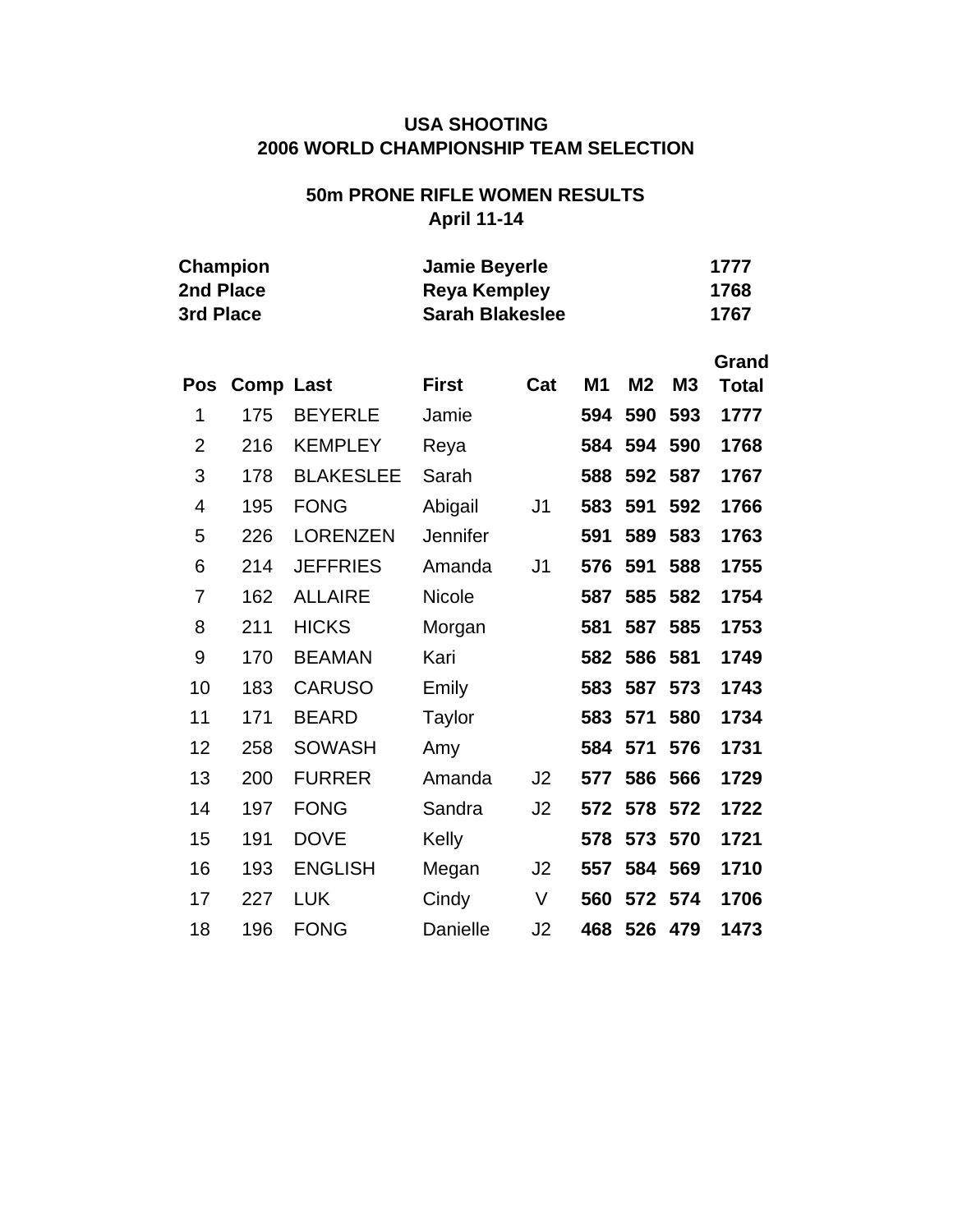#### **10m AIR RIFLE WOMEN RESULTS April 15-18**

| <b>Champion</b><br>2nd Place<br>3rd Place |           |                  |              | <b>Emily Caruso</b><br><b>Morgan Hicks</b><br><b>Sarah Blakeslee</b> |                |                |                 |                |                |           |                       |                       | $1180 + 206.3 = 1386.3$<br>$1176 + 203.7 = 1379.7$<br>$1171 + 203.1 = 1374.1$ |
|-------------------------------------------|-----------|------------------|--------------|----------------------------------------------------------------------|----------------|----------------|-----------------|----------------|----------------|-----------|-----------------------|-----------------------|-------------------------------------------------------------------------------|
| Pos                                       | Comp Last |                  | <b>First</b> | M1                                                                   | F <sub>1</sub> | M <sub>2</sub> | F <sub>2</sub>  | M <sub>3</sub> | F <sub>3</sub> | <b>SO</b> | Match<br><b>Total</b> | Final<br><b>Total</b> | <b>Grand Total</b>                                                            |
| 1                                         | 183       | <b>CARUSO</b>    | Emily        | 392                                                                  | 102.7          |                | 391 103.6       | 397            | 102.5          |           | 1180                  | 206.3                 | 1386.3                                                                        |
| 2                                         | 211       | <b>HICKS</b>     | Morgan       | 392                                                                  | 100.0 392 99.3 |                |                 | 392            | 103.7          |           | 1176                  | 203.7                 | 1379.7                                                                        |
| 3                                         | 178       | <b>BLAKESLEE</b> | Sarah        | 393                                                                  | 100.7 387      |                |                 | 391            | 102.4 10.5     |           | 1171                  | 203.1                 | 1374.1                                                                        |
| 4                                         | 175       | <b>BEYERLE</b>   | Jamie        | 389                                                                  | 102.1 388      |                |                 | 391            | 102.4          | 9.1       | 1168                  | 204.5                 | 1372.5                                                                        |
| 5                                         | 214       | <b>JEFFRIES</b>  | Amanda       | 387                                                                  | 102.1          |                | 390 103.3       | 389            | 100.2          |           | 1166                  | 205.4                 | 1371.4                                                                        |
| 6                                         | 290       | <b>WEISS</b>     | Kirsten      | 389                                                                  | 100.2 391 99.5 |                |                 | 391            | 98.4           |           | 1171                  | 199.7                 | 1370.7                                                                        |
| $\overline{7}$                            | 173       | <b>BERGMAN</b>   | Sarah        | 388                                                                  | 96.6           |                | 389 101.1       | 389            | 101.5 10.1     |           | 1166                  | 202.6                 | 1368.6                                                                        |
| 8                                         | 220       | KUNZELMAN        | Lisa         | 392                                                                  | 99.0           | 386            | 99.0            | 388            | 100.6          |           | 1166                  | 199.6                 | 1365.6                                                                        |
| $\boldsymbol{9}$                          | 195       | <b>FONG</b>      | Abigail      | 388                                                                  | 98.8           | 387            | 99.7            | 388            | 102.9          |           | 1163                  | 202.6                 | 1365.6                                                                        |
| 10                                        | 162       | <b>ALLAIRE</b>   | Nicole       | 380                                                                  |                |                | 389 102.2       | 390            | 100.5          | 9.5       | 1159                  | 202.7                 | 1361.7                                                                        |
| 11                                        | 197       | <b>FONG</b>      | Sandra       | 386                                                                  | 98.8           |                | 384 100.6       | 389            | 100.7          |           | 1159                  | 201.3                 | 1360.3                                                                        |
| 12                                        | 200       | <b>FURRER</b>    | Amanda       | 383                                                                  | 102.3 389      |                | 99.9            | 385            | 99.9           |           | 1157                  | 202.2                 | 1359.2                                                                        |
| 13                                        | 237       | <b>MORRILL</b>   | Meghann      | 385                                                                  |                |                | 100.4 382 102.0 | 388            | 97.0           |           | 1155                  | 202.4                 | 1357.4                                                                        |
| 14                                        | 193       | <b>ENGLISH</b>   | Megan        | 384                                                                  |                |                | 101.7 376 100.8 | 380            | 99.1           |           | 1140                  | 202.5                 | 1342.5                                                                        |
| 15                                        | 226       | <b>LORENZEN</b>  | Jennifer     | 384                                                                  |                | 385            |                 | 394            | 102.5          |           | 1163                  | 102.5                 | 1265.5                                                                        |
| 16                                        | 258       | SOWASH           | Amy          | 390                                                                  | 101.4 385      |                |                 | 388            |                |           | 1163                  | 101.4                 | 1264.4                                                                        |
| 17                                        | 216       | <b>KEMPLEY</b>   | Reya         | 383                                                                  |                |                | 391 101.2       | 386            |                |           | 1160                  | 101.2                 | 1261.2                                                                        |
| 18                                        | 191       | <b>DOVE</b>      | Kelly        | 381                                                                  |                | 384            |                 | 383            |                |           | 1148                  |                       | 1148                                                                          |
| 19                                        | 170       | <b>BEAMAN</b>    | Kari         | 384                                                                  |                | 381            |                 | 383            |                |           | 1148                  |                       | 1148                                                                          |
| 20                                        | 280       | <b>WINSTEAD</b>  | Cathy        | 380                                                                  |                | 375            |                 | 382            |                |           | 1137                  |                       | 1137                                                                          |
| 21                                        | 171       | <b>BEARD</b>     | Taylor       | 374                                                                  |                | 375            |                 | 376            |                |           | 1125                  |                       | 1125                                                                          |
| 22                                        | 279       | <b>WILSON</b>    | ReAnn        | 374                                                                  |                | 375            |                 | 368            |                |           | 1117                  |                       | 1117                                                                          |
| 23                                        | 227       | <b>LUK</b>       | Cindy        | 363                                                                  |                | 362            |                 | 358            |                |           | 1083                  |                       | 1083                                                                          |
| 24                                        | 196       | <b>FONG</b>      | Danielle     | 351                                                                  |                | 369            |                 | 356            |                |           | 1076                  |                       | 1076                                                                          |
| 25                                        | 282       | <b>WOOD</b>      | Sommer       | 383                                                                  |                | 378            |                 | <b>DNF</b>     |                |           | 761                   |                       | 761                                                                           |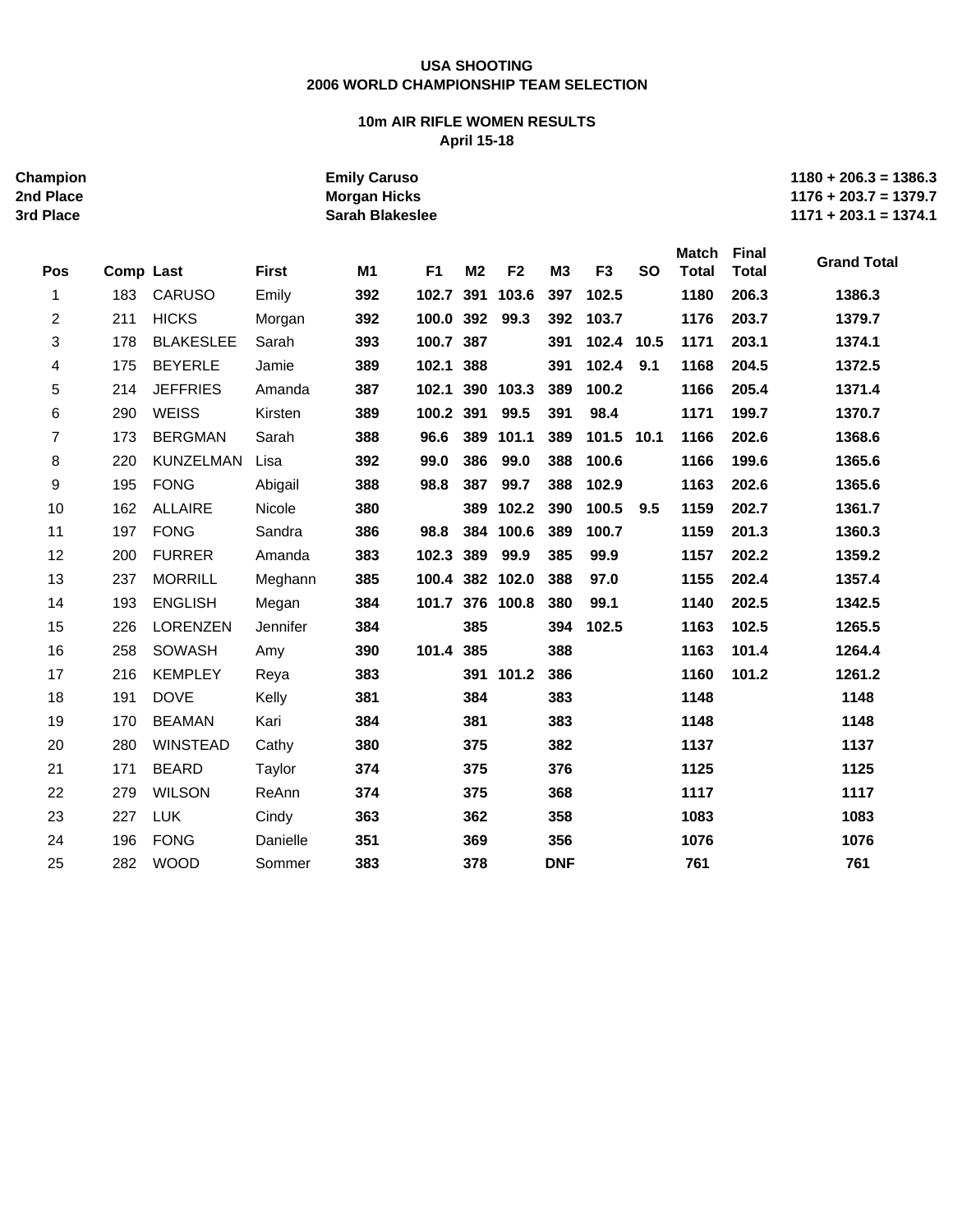# **10m AIR PISTOL WOMEN RESULTS April 19-21**

|                | <b>Champion</b><br>2nd Place<br>3rd Place |                   | <b>Rebecca Snyder</b><br><b>Elizabeth Callahan</b><br><b>Heather Deppe</b> |     |           |                |                |                |              |              | $757 + 202.4 = 959.4$<br>$746 + 194.5 = 940.5$<br>$744 + 192.0 = 936.0$ |
|----------------|-------------------------------------------|-------------------|----------------------------------------------------------------------------|-----|-----------|----------------|----------------|----------------|--------------|--------------|-------------------------------------------------------------------------|
|                |                                           |                   |                                                                            |     |           |                |                |                | <b>Match</b> | <b>Final</b> | Grand                                                                   |
| Pos            | <b>Comp Last</b>                          |                   | <b>First</b>                                                               | Cat | <b>M1</b> | F <sub>1</sub> | M <sub>2</sub> | F <sub>2</sub> | Total        | Total        | <b>Total</b>                                                            |
| 1              | 257                                       | <b>SNYDER</b>     | Rebecca                                                                    |     | 380       | 101.4          | 377            | 101.0          | 757          | 202.4        | 959.4                                                                   |
| $\overline{2}$ | 182                                       | <b>CALLAHAN</b>   | Elizabeth                                                                  |     | 373       | 95.4           | 373            | 99.1           | 746          | 194.5        | 940.5                                                                   |
| 3              | 188                                       | <b>DEPPE</b>      | Heather                                                                    | J2  | 371       | 93.6           | 373            | 98.4           | 744          | 192.0        | 936.0                                                                   |
| 4              | 250                                       | <b>SALB</b>       | Teri                                                                       |     | 369       | 98.7           | 367            | 98.3           | 736          | 197.0        | 933.0                                                                   |
| 5              | 223                                       | <b>LACKO</b>      | J. Michelle                                                                |     | 372       | 95.1           | 363            | 98.0           | 735          | 193.1        | 928.1                                                                   |
| 6              | 179                                       | <b>BORISOVA</b>   | Vladimira                                                                  |     | 369       | 91.8           | 366            | 98.1           | 735          | 189.9        | 924.9                                                                   |
| $\overline{7}$ | 260                                       | <b>STOYANOVA</b>  | <b>Nora</b>                                                                |     | 362       | 92.9           | 364            | 92.6           | 726          | 185.5        | 911.5                                                                   |
| 8              | 271                                       | <b>UPTAGRAFFT</b> | Sandra                                                                     |     | 366       | 95.5           | 360            |                | 726          | 95.5         | 821.5                                                                   |
| 9              | 266                                       | <b>TANT</b>       | Judy                                                                       |     | 355       |                | 363            | 94.3           | 718          | 94.3         | 812.3                                                                   |
| 10             | 235                                       | <b>MILSTEIN</b>   | Sloane                                                                     |     | 351       |                | 359            |                | 710          |              | 710                                                                     |
| 11             | 177                                       | <b>BLACKLOCK</b>  | Jodie                                                                      |     | 345       |                | 357            |                | 702          |              | 702                                                                     |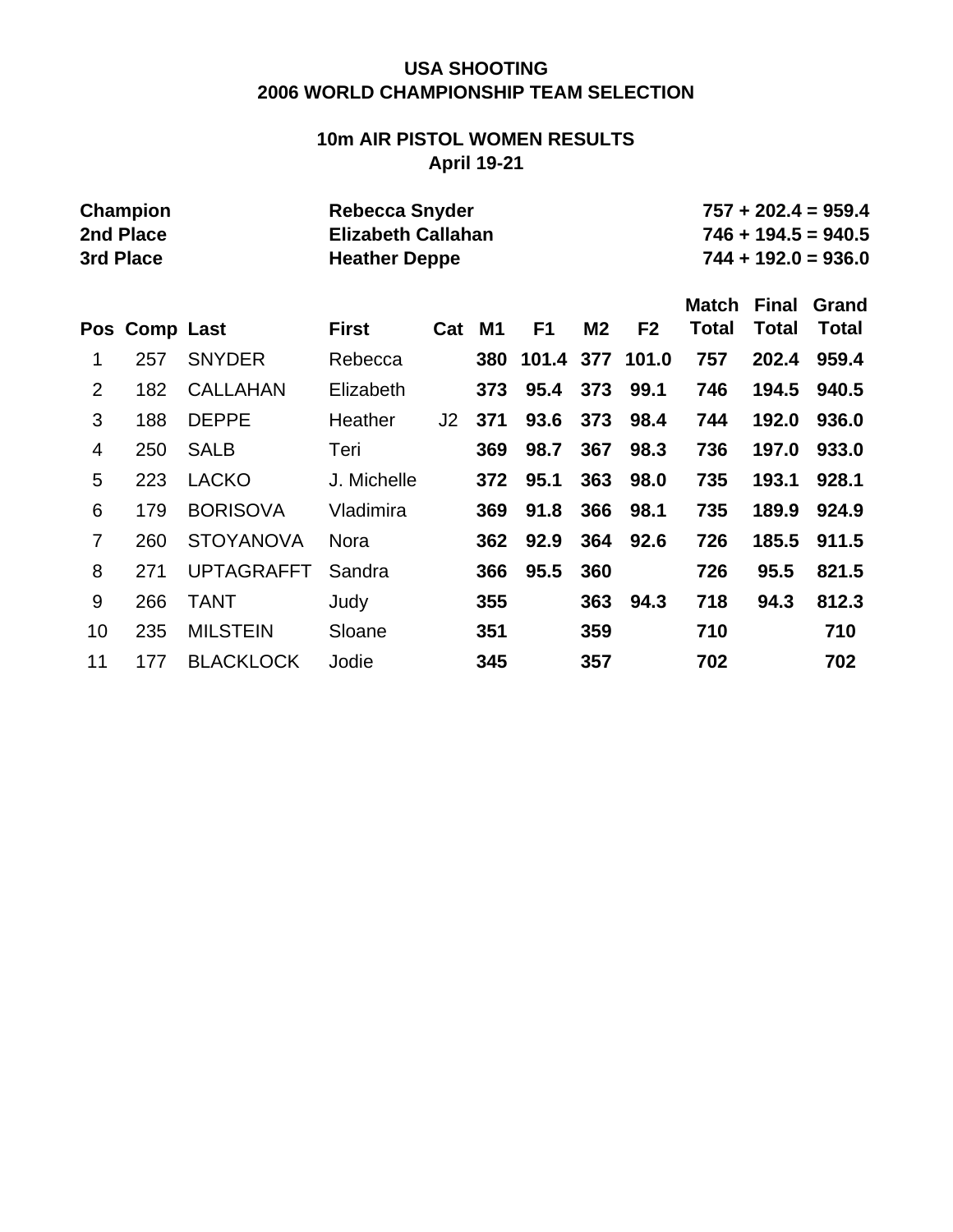# **50m THREE POSITION RIFLE WOMEN RESULTS April 11-14**

|                | <b>Champion</b><br>2nd Place<br>3rd Place<br>Pos Comp Last |                  |                 |                | <b>Jamie Beyerle</b><br><b>Morgan Hicks</b> | <b>Sarah Blakeslee</b> |                |                |     |                |                              |                              | $1740 + 197.2 = 1937.2$<br>$1733 + 195.8 = 1928.8$<br>$1723 + 193.8 = 1916.8$ |
|----------------|------------------------------------------------------------|------------------|-----------------|----------------|---------------------------------------------|------------------------|----------------|----------------|-----|----------------|------------------------------|------------------------------|-------------------------------------------------------------------------------|
|                |                                                            |                  | <b>First</b>    | Cat            | <b>M1</b>                                   | F <sub>1</sub>         | M <sub>2</sub> | F <sub>2</sub> | M3  | F <sub>3</sub> | <b>Match</b><br><b>Total</b> | <b>Final</b><br><b>Total</b> | Grand<br><b>Total</b>                                                         |
| 1              | 175                                                        | <b>BEYERLE</b>   | Jamie           |                | 575                                         | 95.7                   | 580            | 99.9           | 585 | 97.3           | 1740                         | 197.2                        | 1937.2                                                                        |
|                | 211                                                        |                  |                 |                |                                             |                        | 574            |                | 578 | 99.9           | 1733                         | 195.8                        |                                                                               |
| $\overline{2}$ |                                                            | <b>HICKS</b>     | Morgan          |                | 581                                         | 95.9                   |                | 92.5           |     |                |                              |                              | 1928.8                                                                        |
| 3              | 178                                                        | <b>BLAKESLEE</b> | Sarah           |                | 573                                         | 97.6                   | 575            | 96.0           | 575 | 96.2           | 1723                         | 193.8                        | 1916.8                                                                        |
| 4              | 162                                                        | <b>ALLAIRE</b>   | <b>Nicole</b>   |                | 577                                         | 95.3                   | 575            | 98.9           | 569 | 96.6           | 1721                         | 195.5                        | 1916.5                                                                        |
| 5              | 183                                                        | <b>CARUSO</b>    | Emily           |                | 584                                         | 95.1                   | 568            |                | 570 | 94.8           | 1722                         | 189.9                        | 1911.9                                                                        |
| 6              | 258                                                        | <b>SOWASH</b>    | Amy             |                | 574                                         | 98.3                   | 574            | 95.4           | 569 |                | 1717                         | 193.7                        | 1910.7                                                                        |
| $\overline{7}$ | 197                                                        | <b>FONG</b>      | Sandra          | J2             | 569                                         | 97.6                   | 570            | 100.8          | 567 | 98.3           | 1706                         | 199.1                        | 1905.1                                                                        |
| 8              | 200                                                        | <b>FURRER</b>    | Amanda          | J2             | 572                                         | 96.0                   | 567            | 97.4           | 570 | 90.8           | 1709                         | 193.4                        | 1902.4                                                                        |
| 9              | 216                                                        | <b>KEMPLEY</b>   | Reya            |                | 576                                         | 92.6                   | 571            | 93.3           | 565 |                | 1712                         | 185.9                        | 1897.9                                                                        |
| 10             | 214                                                        | <b>JEFFRIES</b>  | Amanda          | J <sub>1</sub> | 574                                         | 99.0                   | 564            | 93.0           | 566 | 93.6           | 1704                         | 192.6                        | 1896.6                                                                        |
| 11             | 195                                                        | <b>FONG</b>      | Abigail         | J <sub>1</sub> | 570                                         | 90.6                   | 566            | 94.4           | 569 | 93.7           | 1705                         | 188.1                        | 1893.1                                                                        |
| 12             | 226                                                        | <b>LORENZEN</b>  | <b>Jennifer</b> |                | 556                                         |                        | 568            | 96.0           | 570 | 91.4           | 1694                         | 187.4                        | 1881.4                                                                        |
| 13             | 193                                                        | <b>ENGLISH</b>   | Megan           | J2             | 554                                         | 96.1                   | 561            | 90.7           | 560 | 91.5           | 1675                         | 187.6                        | 1862.6                                                                        |
| 14             | 220                                                        | <b>KUNZELMAN</b> | Lisa            | J <sub>1</sub> | 540                                         | 95.0                   | 560            | 99.0           | 562 | 91.3           | 1662                         | 194.0                        | 1856.0                                                                        |
| 15             | 171                                                        | <b>BEARD</b>     | Taylor          | J <sub>1</sub> | 548                                         | 94.4                   | 555            | 92.6           | 551 | 96.1           | 1654                         | 190.5                        | 1844.5                                                                        |
| 16             | 170                                                        | <b>BEAMAN</b>    | Kari            |                | 567                                         |                        | 562            |                | 574 | 97.0           | 1703                         | 97.0                         | 1800.0                                                                        |
| 17             | 191                                                        | <b>DOVE</b>      | Kelly           |                | 573                                         |                        | 561            |                | 567 |                | 1701                         |                              | 1701.0                                                                        |
| 18             | 173                                                        | <b>BERGMAN</b>   | Sarah           |                | 563                                         |                        | 544            |                | 552 |                | 1659                         |                              | 1659.0                                                                        |
| 19             | 227                                                        | <b>LUK</b>       | Cindy           | V              | 527                                         |                        | 524            |                | 517 |                | 1568                         |                              | 1568.0                                                                        |
| 20             | 196                                                        | <b>FONG</b>      | <b>Danielle</b> | J2             | 462                                         | 50.2                   | 469            | 56.6           | 499 | 57.6           | 1430                         | 114.2                        | 1544.2                                                                        |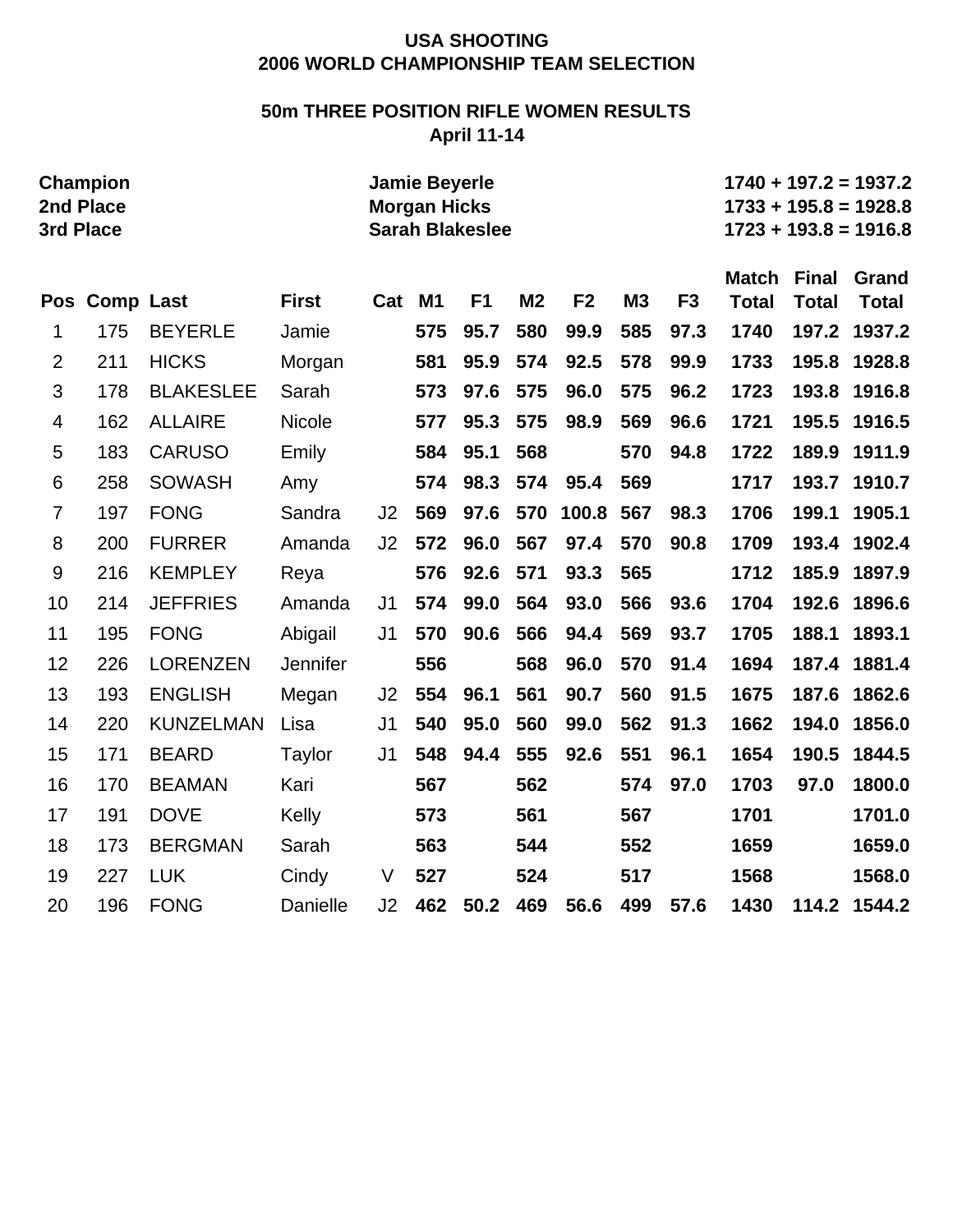# **25m RAPID FIRE PISTOL MEN RESULTS April 13-15**

|                | <b>Champion</b><br>2nd Place<br>3rd Place |                  |                 |                | <b>John Bickar</b><br><b>John Ennis</b> | <b>Keith Sanderson</b> |           |                 |                              |                       | $1141 + 388.7 = 1529.7$<br>$1151 + 378.6 = 1529.6$<br>$1139 + 340.4 = 1479.4$ |
|----------------|-------------------------------------------|------------------|-----------------|----------------|-----------------------------------------|------------------------|-----------|-----------------|------------------------------|-----------------------|-------------------------------------------------------------------------------|
|                | Pos Comp Last                             |                  | <b>First</b>    | Cat            | M1                                      | F <sub>1</sub>         | <b>M2</b> | F <sub>2</sub>  | <b>Total</b><br><b>Match</b> | Total<br><b>Final</b> | Grand<br><b>Total</b>                                                         |
| 1              | 251                                       | <b>SANDERSON</b> | Keith           |                |                                         | 568 198.7 573 190.0    |           |                 | 1141                         | 388.7                 | 1529.7                                                                        |
| $\overline{2}$ | 176                                       | <b>BICKAR</b>    | John            |                |                                         | 574 189.2 577 189.4    |           |                 | 1151                         | 378.6                 | 1529.6                                                                        |
| 3              | 194                                       | <b>ENNIS</b>     | <b>John</b>     |                | 571                                     | 152.1                  |           | 568 188.3       | 1139                         | 340.4                 | 1479.4                                                                        |
| 4              | 253                                       | <b>SCHILKE</b>   | Renold          |                | 551                                     | 180.4 553 171.4        |           |                 | 1104                         | 351.8                 | 1455.8                                                                        |
| 5              | 256                                       | <b>SHTEYMAN</b>  | <b>Dmitriy</b>  |                | 544                                     |                        |           | 165.8 537 173.2 | 1081                         | 339.0                 | 1420.0                                                                        |
| 6              | 222                                       | <b>LACKEY Sr</b> | Curtis          |                | 527                                     |                        |           | 529 176.2       | 1056                         | 176.2                 | 1232.2                                                                        |
| $\overline{7}$ | 234                                       | <b>MILEV</b>     | Emil            | V              | 561                                     |                        | 583       |                 | 1144                         |                       | 1144.0                                                                        |
| 8              | 208                                       | <b>HANZEL</b>    | Keith           |                | 535                                     |                        | 515       |                 | 1050                         |                       | 1050.0                                                                        |
| 9              | 172                                       | <b>BELL</b>      | <b>Theodore</b> |                | 505                                     |                        | 503       |                 | 1008                         |                       | 1008.0                                                                        |
| 10             | 254                                       | <b>SEXTON</b>    | Joel            |                | 485                                     |                        | 514       |                 | 999                          |                       | 999.0                                                                         |
| 11             | 190                                       | <b>DOMINICK</b>  | Henry           | J <sub>1</sub> | 488                                     |                        | 455       |                 | 943                          |                       | 943.0                                                                         |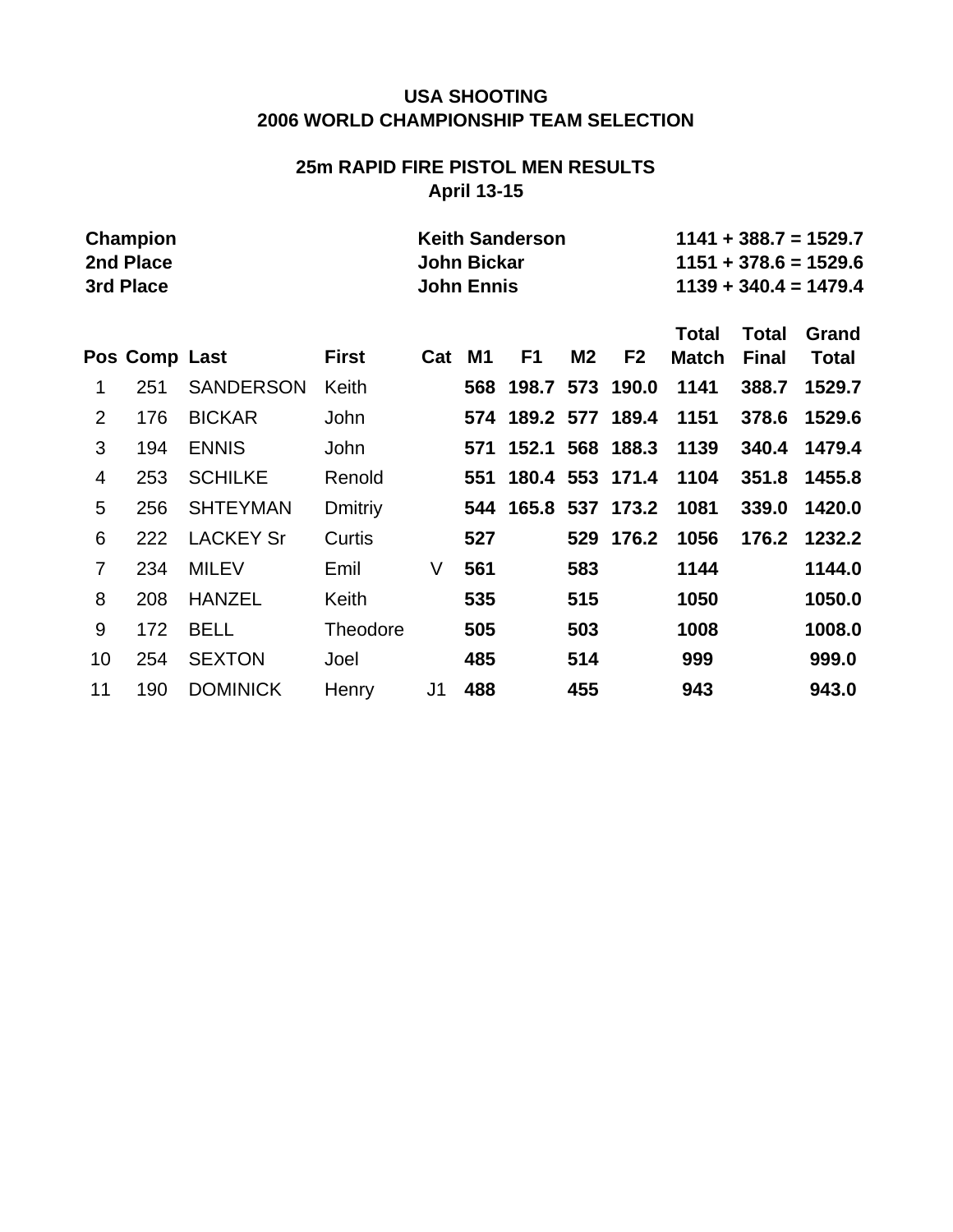# **USA SHOOTING 2006 WORLD CHAMPIONSHIP TEAM SELECTION 50m PRONE RIFLE MEN RESULTS April 15-18**

|                | <b>Champion</b>      |                   |                |        |        | <b>Matt Emmons</b>     |                |                |           |                 |                    |                  | $1793 + 208.5 = 2001.5$ |
|----------------|----------------------|-------------------|----------------|--------|--------|------------------------|----------------|----------------|-----------|-----------------|--------------------|------------------|-------------------------|
|                | 2nd Place            |                   |                |        |        | <b>Michael McPhail</b> |                |                |           |                 |                    |                  | $1784 + 208.7 = 1992.7$ |
|                | 3rd Place            |                   |                |        |        | <b>Eric Uptagrafft</b> |                |                |           |                 |                    |                  | $1786 + 205.1 = 1991.1$ |
|                |                      |                   |                |        |        |                        |                |                |           |                 |                    |                  |                         |
|                |                      |                   |                |        |        |                        |                |                |           |                 | <b>Match Final</b> |                  | Grand                   |
|                |                      |                   |                |        |        |                        |                |                |           |                 | <b>Total</b>       | <b>Total</b>     | <b>Total</b>            |
|                | <b>Pos Comp Last</b> |                   | <b>First</b>   | Cat M1 |        | F <sub>1</sub>         | M <sub>2</sub> | F <sub>2</sub> | <b>M3</b> | F <sub>3</sub>  |                    |                  |                         |
| 1              |                      | 192 EMMONS        | Matt           |        | 598    | 102.7                  | 598            | 104.1          | 597       | 104.4           | 1793               | 208.5            | 2001.5                  |
| $\overline{2}$ | 231                  | <b>MCPHAIL</b>    | Michael        |        | 595    | 103.0                  | 593            | 104.1          | 596       | 104.6           | 1784               | 208.7            | 1992.7                  |
| 3              | 270                  | <b>UPTAGRAFFT</b> | Eric           |        | 597    | 102.5                  | 597            | 102.6          | 592       |                 | 1786               | 205.1            | 1991.1                  |
| $\overline{4}$ | 163                  | <b>ANTI</b>       | Michael        |        | 591    |                        | 594            |                |           | 103.2 597 103.5 | 1782               | 206.7            | 1988.7                  |
| 5              | 264                  | <b>TAMAS</b>      | Thomas         |        | 595    | 100.2                  | 591            |                | 595       | 103.2           | 1781               | 203.4            | 1984.4                  |
| 6              | 209                  | <b>HARBISON</b>   | Robert         |        | 589    |                        | 596            | 103.9          | 594       | 101.3           | 1779               | 205.2            | 1984.2                  |
| $\overline{7}$ | 244                  | <b>PESTILLI</b>   | Vincent        |        | 593    | 102.6                  | 591            |                | 593       | 101.9           | 1777               | 204.5            | 1981.5                  |
| 8              | 242                  | <b>PARKER</b>     | Jason          |        | 589    |                        | 594            | 103.3          | 593       | 100.6           | 1776               | 203.9            | 1979.9                  |
| 9              | 202                  | <b>GOFF</b>       | <b>Steve</b>   |        | 591    |                        | 593            | 104.0          | 592       |                 | 1776               | 104.0            | 1880.0                  |
| 10             | 247                  | <b>RAWLINGS</b>   | <b>Matthew</b> |        | 595    | 101.6                  | 590            |                | 588       |                 | 1773               | 101.6            | 1874.6                  |
| 11             | 165                  | AYALA             | Armando        |        | 595    | 102.8                  | 587            |                | 588       |                 | 1770               | 102.8            | 1872.8                  |
| 12             |                      | <b>210 HEIN</b>   | Joseph         |        | 586    |                        |                | 594 102.4      | 588       |                 | 1768               | 102.4            | 1870.4                  |
| 13             | 261                  | <b>SULSER</b>     | Glenn          |        | 592    | 100.0                  | 586            |                | 592       |                 | 1770               | 100.0            | 1870.0                  |
| 14             | 217                  | <b>KEMPLEY</b>    | Tarl           |        | 588    |                        | 577            |                | 594       | 102.0           | 1759               | 102.0            | 1861.0                  |
| 15             | 168                  | <b>BARNHART</b>   | Shane          |        | 589    |                        | 592            |                | 588       |                 | 1769               | 0                | 1769                    |
| 16             | 273                  | WALLACE           | <b>Matthew</b> |        | 592    |                        | 585            |                | 589       |                 | 1766               | 0                | 1766                    |
| 17             | 199                  | <b>FRANZ</b>      | <b>Scott</b>   |        | J2 587 |                        | 589            |                | 589       |                 | 1765               | 0                | 1765                    |
| 18             | 161                  | <b>ALBRIGHT</b>   | Joshua         |        | 589    |                        | 585            |                | 590       |                 | 1764               | 0                | 1764                    |
| 19             | 203                  | <b>GOULD</b>      | <b>Mark</b>    |        | 588    |                        | 588            |                | 585       |                 | 1761               | 0                | 1761                    |
| 20             | 204                  | <b>GRAY</b>       | Henry          |        | 579    |                        | 590            |                | 588       |                 | 1757               | 0                | 1757                    |
| 21             |                      | 207 HALL          | Jonathan J1    |        | 583    |                        | 585            |                | 588       |                 | 1756               | 0                | 1756                    |
| 22             |                      | 167 BARAZANI      | Eitan          |        | 586    |                        | 585            |                | 584       |                 | 1755               | 0                | 1755                    |
| 23             |                      | 274 WELLS         | Shawn          |        | 583    |                        | 583            |                | 588       |                 | 1754               | $\bf{0}$         | 1754                    |
| 24             |                      | 243 PEMPEL        | Daniel         |        | 583    |                        | 582            |                | 587       |                 | 1752               | 0                | 1752                    |
| 25             |                      | 252 SAWYER        | Larry          |        | 586    |                        | 581            |                | 585       |                 | 1752               | $\boldsymbol{0}$ | 1752                    |
| 26             |                      | 185 CLARK         | Douglas        |        | 586    |                        | 579            |                | 586       |                 | 1751               | 0                | 1751                    |
| 27             |                      | 215 JOHNSON       | James          |        | 586    |                        | 583            |                | 581       |                 | 1750               | $\boldsymbol{0}$ | 1750                    |
| 28             |                      | 277 WILLIAMS      | Evan           |        | 588    |                        | 581            |                | 581       |                 | 1750               | $\boldsymbol{0}$ | 1750                    |
| 29             |                      | 187 DAVIS         | Robert         |        | 584    |                        | 583            |                | 582       |                 | 1749               | $\boldsymbol{0}$ | 1749                    |
| 30             |                      | 259 SPRECHER      | David          |        | 588    |                        | 581            |                | 578       |                 | 1747               | $\mathbf 0$      | 1747                    |
| 31             |                      | 272 VALENTAVICIUS | Gintaras       |        | 585    |                        | 577            |                | 580       |                 | 1742               | $\boldsymbol{0}$ | 1742                    |
| 32             | 201                  | <b>GLENN</b>      | <b>Terry</b>   |        | 575    |                        | 581            |                | 583       |                 | 1739               | $\boldsymbol{0}$ | 1739                    |
| 33             |                      | 239 NIEFER        | Cory           | V      | 581    |                        | 576            |                | 580       |                 | 1737               | 0                | 1737                    |
| 34             |                      | 164 ARIFOVIC      | Asmir          | V      | 585    |                        | 573            |                | 578       |                 | 1736               | $\mathbf 0$      | 1736                    |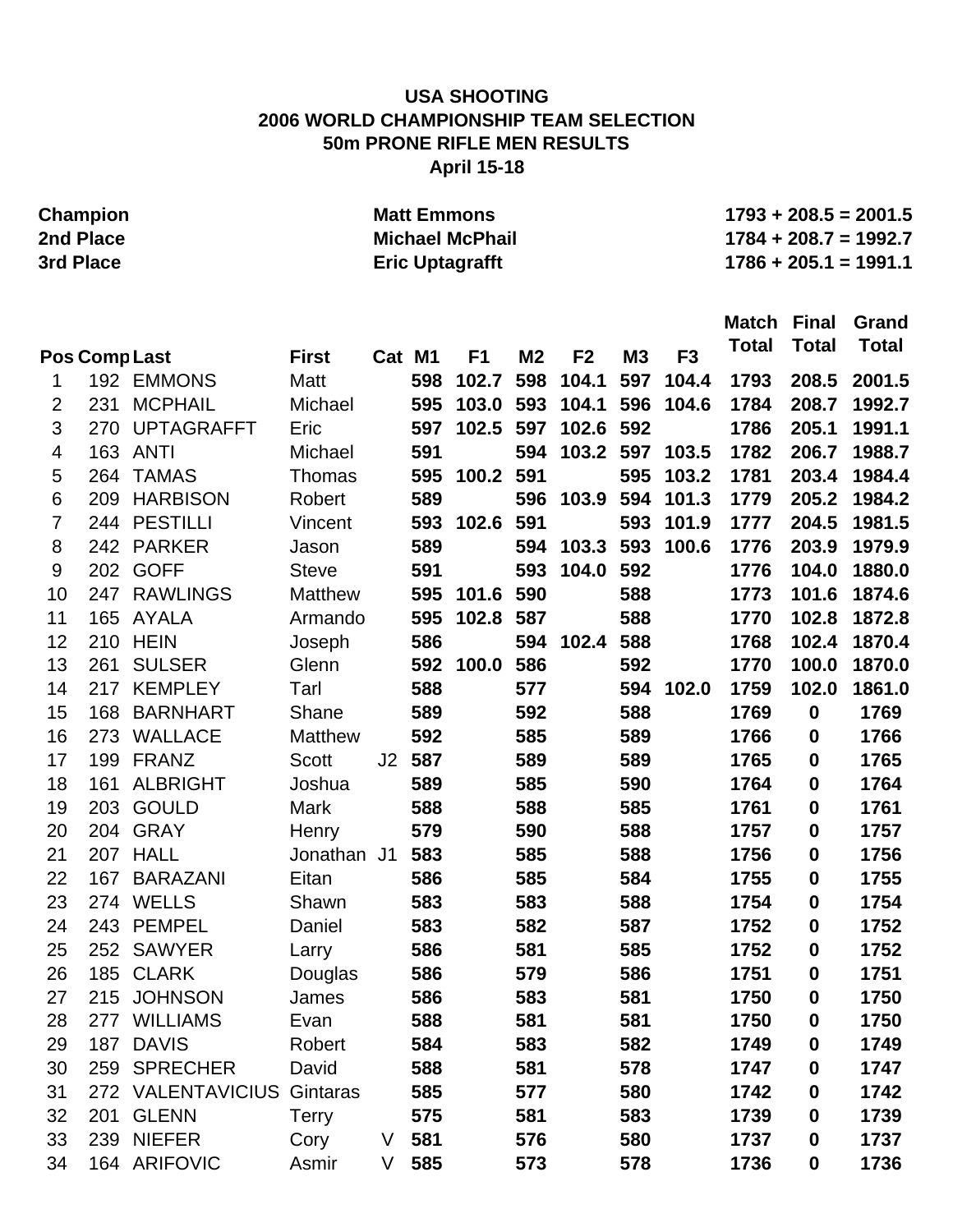|    |               |                 |              |     |                |                |                |                |                |                | Match        | <b>Final</b> | Grand        |
|----|---------------|-----------------|--------------|-----|----------------|----------------|----------------|----------------|----------------|----------------|--------------|--------------|--------------|
|    | Pos Comp Last |                 | <b>First</b> | Cat | M <sub>1</sub> | F <sub>1</sub> | M <sub>2</sub> | F <sub>2</sub> | M <sub>3</sub> | F <sub>3</sub> | <b>Total</b> | Total        | <b>Total</b> |
| 35 | 233           | <b>MEREDITH</b> | <b>Bruce</b> |     | S3 572         |                | 575            |                | 584            |                | 1731         | $\bf{0}$     | 1731         |
| 36 |               | 224 LEJON       | Christian    | V   | 579            |                | 569            |                | 581            |                | 1729         | $\bf{0}$     | 1729         |
| 37 | 241           | <b>OLSON</b>    | Josh         |     | 571            |                | 577            |                | 574            |                | 1722         | $\bf{0}$     | 1722         |
| 38 | 198           | <b>FONG</b>     | Yuman        |     | 577            |                | 576            |                | 569            |                | 1722         | $\bf{0}$     | 1722         |
| 39 | 267           | <b>THOMAN</b>   | Samuel       |     | 571            |                | 574            |                | 575            |                | 1720         | $\bf{0}$     | 1720         |
| 40 | 189           | <b>DICKEY</b>   | Michael      |     | <b>Dis 579</b> |                | 560            |                | 577            |                | 1716         | $\bf{0}$     | 1716         |
| 41 | 236           | <b>MONTO</b>    | Thomas       |     | Dis 575        |                | 564            |                | 557            |                | 1696         | $\bf{0}$     | 1696         |
| 42 |               | 212 HINES       | Caleb        |     | J2 566         |                | 572            |                | 554            |                | 1692         | $\bf{0}$     | 1692         |
| 43 | 238           | <b>NEISH</b>    | Adam         | V   | 568            |                | 567            |                | 545            |                | 1680         | $\bf{0}$     | 1680         |
| 44 | 255           | <b>SHIELDS</b>  | Robert       |     | Dis 536        |                | 548            |                | 548            |                | 1632         | $\bf{0}$     | 1632         |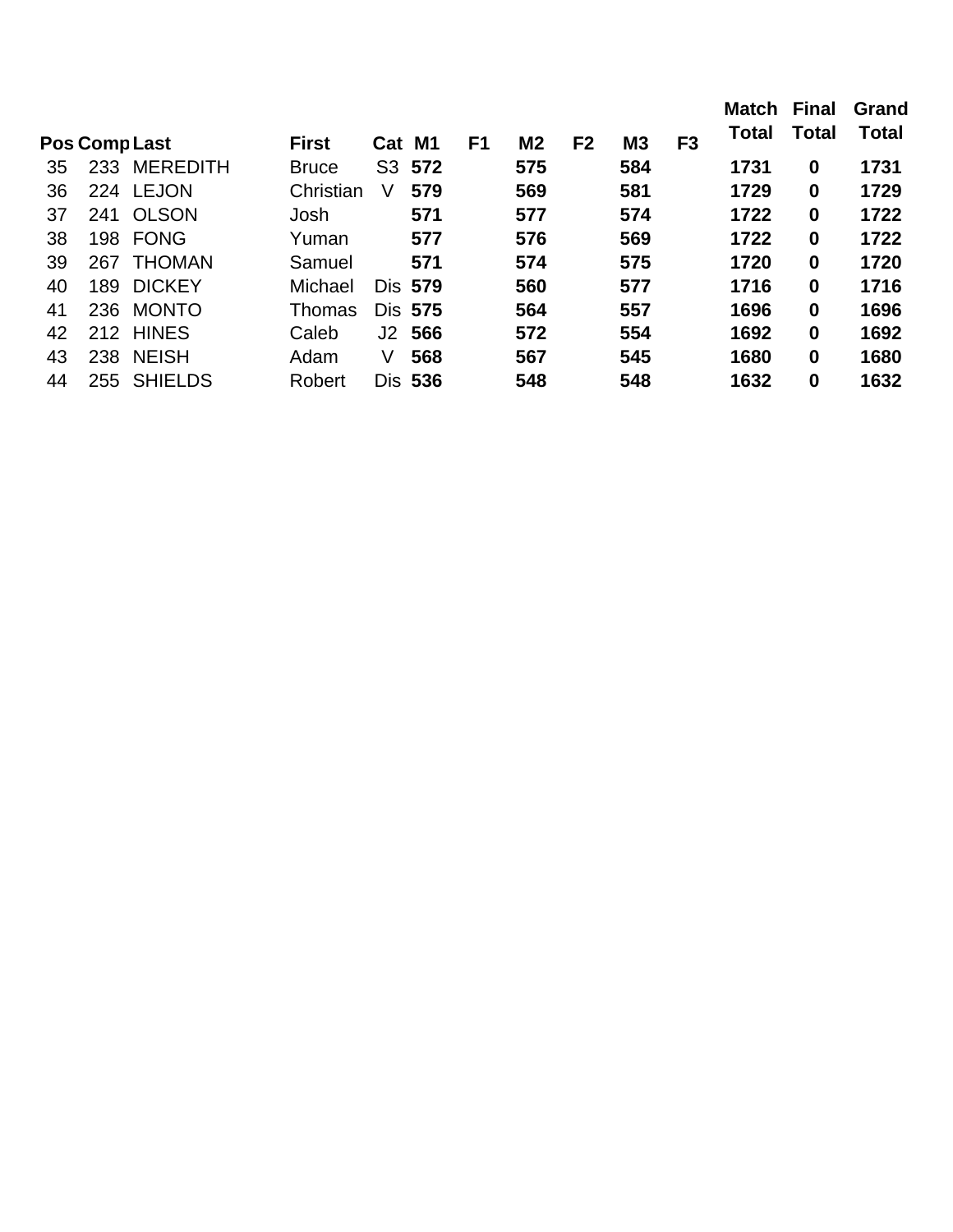# **50m FREE PISTOL MEN RESULTS April 16-18**

| <b>Champion</b><br>2nd Place<br>3rd Place |                  |                  | <b>Keith Sanderson</b><br>Daryl Szarenski<br><b>John Ennis</b> |    |         |                   |                |                |                              |                              | $1105 + 192.8 = 1297.8$<br>$1107 + 189.8 = 1296.8$<br>$1107 + 184.4 = 1291.4$ |
|-------------------------------------------|------------------|------------------|----------------------------------------------------------------|----|---------|-------------------|----------------|----------------|------------------------------|------------------------------|-------------------------------------------------------------------------------|
| <b>Pos</b>                                | <b>Comp Last</b> |                  | <b>First</b>                                                   |    | Cat M1  | F <sub>1</sub>    | M <sub>2</sub> | F <sub>2</sub> | <b>Match</b><br><b>Total</b> | <b>Final</b><br><b>Total</b> | Grand<br><b>Total</b>                                                         |
| 1                                         | 251              | <b>SANDERSON</b> | Keith                                                          |    |         | 554 93.0          | 551            | 99.8           | 1105                         | 192.8                        | 1297.8                                                                        |
| $\overline{2}$                            | 263              | <b>SZARENSKI</b> | Daryl                                                          |    |         | 557 93.5          |                | 550 96.3       | 1107                         |                              | 189.8 1296.8                                                                  |
| 3                                         | 194              | <b>ENNIS</b>     | John                                                           |    |         | 556 92.3          |                | 551 92.1       | 1107                         |                              | 184.4 1291.4                                                                  |
| 4                                         | 269              | <b>TURNER</b>    | Jason                                                          |    |         | 545 96.1          |                | 551 94.7       | 1096                         |                              | 190.8 1286.8                                                                  |
| 5                                         | 249              | <b>ROSE</b>      | Thomas                                                         |    |         | 544 97.9 538 94.4 |                |                | 1082                         |                              | 192.3 1274.3                                                                  |
| 6                                         | 283              | <b>ZOLOTAREV</b> | Igor                                                           |    |         | 544 95.3 543 91.6 |                |                | 1087                         |                              | 186.9 1273.9                                                                  |
| $\overline{7}$                            | 205              | <b>GRAY</b>      | Richard                                                        |    | 539     | 88.7 538 92.6     |                |                | 1077                         | 181.3                        | 1258.3                                                                        |
| 8                                         | 284              | <b>ZUREK</b>     | John                                                           |    |         | 546 91.0 536      |                |                | 1082                         | 91.0                         | 1173.0                                                                        |
| 9                                         | 262              | <b>SWARTZ</b>    | Stephen                                                        |    | 532     |                   |                | 544 90.6       | 1076                         | 90.6                         | 1166.6                                                                        |
| 10                                        | 169              | <b>BEAMAN</b>    | <b>Brian</b>                                                   |    | 538     |                   | 525            |                | 1063                         | 0.0                          | 1063.0                                                                        |
| 11                                        | 281              | <b>WOOD</b>      | Anthony                                                        |    | 533     |                   | 526            |                | 1059                         | 0.0                          | 1059.0                                                                        |
| 12                                        | 208              | <b>HANZEL</b>    | Keith                                                          |    | 534     |                   | 524            |                | 1058                         | 0.0                          | 1058.0                                                                        |
| 13                                        | 229              | <b>MALONE</b>    | Ted                                                            |    | 524     |                   | 522            |                | 1046                         | 0.0                          | 1046.0                                                                        |
| 14                                        | 222              | <b>LACKEY Sr</b> | Curtis                                                         |    | 512     |                   | 517            |                | 1029                         | 0.0                          | 1029.0                                                                        |
| 15                                        | 275              | <b>WICKLINE</b>  | Carl                                                           |    | 512     |                   | 504            |                | 1016                         | 0.0                          | 1016.0                                                                        |
| 16                                        | 228              | <b>LUTZ</b>      | Sam Anthony                                                    | J1 | 503     |                   | 504            |                | 1007                         | 0.0                          | 1007.0                                                                        |
| 17                                        | 166              | <b>BABIUC</b>    | Vlad                                                           |    | 492     |                   | 492            |                | 984                          | 0.0                          | 984.0                                                                         |
| 18                                        | 184              | <b>CHAN</b>      | <b>Terry</b>                                                   |    | 458     |                   | 491            |                | 949                          | 0.0                          | 949.0                                                                         |
| 19                                        | 174              | <b>BERMEL</b>    | Douglas                                                        |    | Dis 459 |                   | 442            |                | 901                          | 0.0                          | 901.0                                                                         |
| 20                                        | 232              | <b>MELOY</b>     | <b>Charles</b>                                                 |    | 426     |                   | 417            |                | 843                          | 0.0                          | 843.0                                                                         |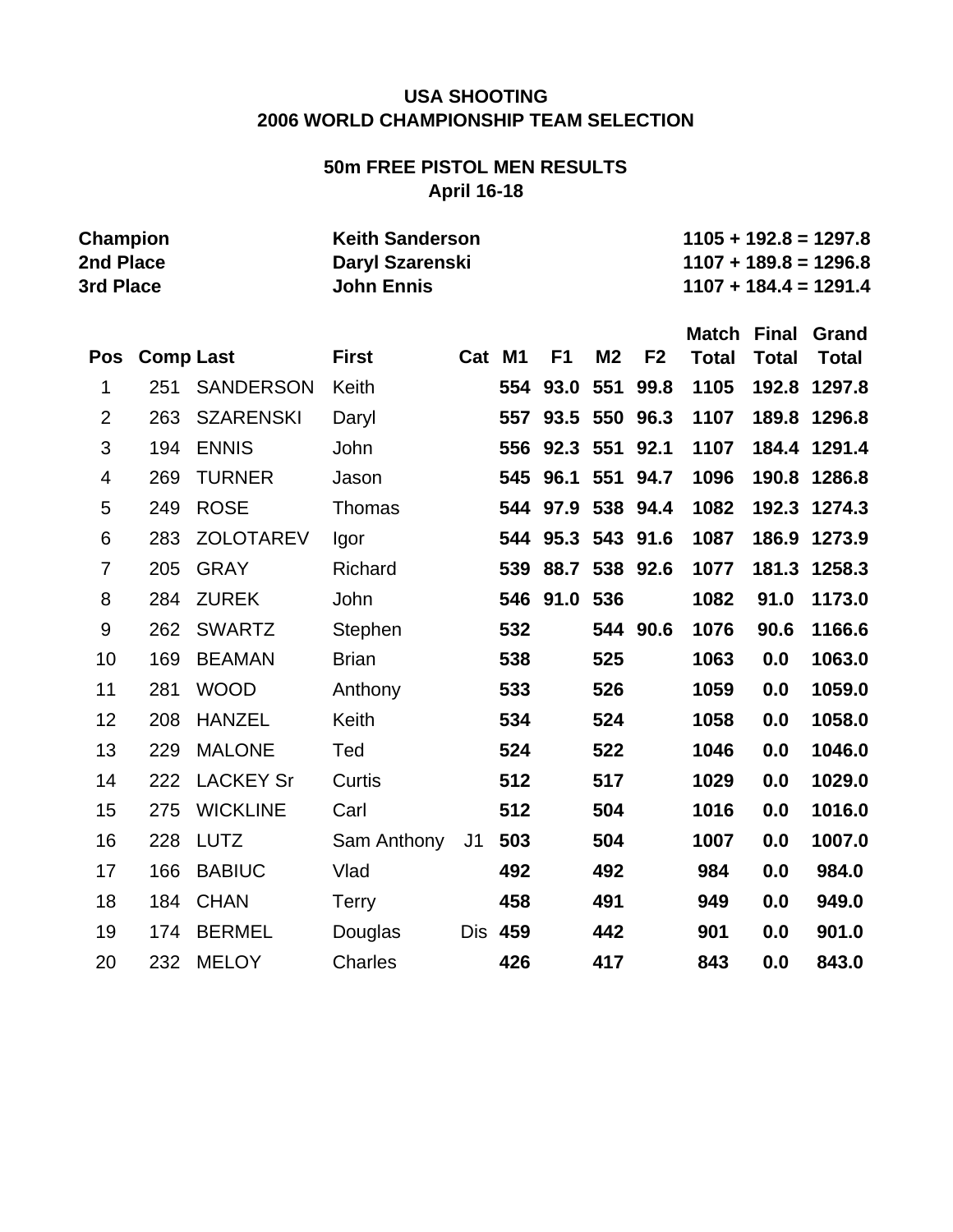## **USA SHOOTING 2006 WORLD CHAMPIONSHIP TEAM SELECTION 10m AIR RIFLE MEN RESULTS April 11-14**

|                          | Champion<br>2nd Place<br>3rd Place |                   |                |            | <b>Matt Emmons</b><br><b>Jason Parker</b><br><b>Jonathan Hall</b> |                |                |                |           |                |                              |                              | $1787 + 207.1 = 1994.1$<br>$1782 + 205.9 = 1987.9$<br>$1768 + 206.7 = 1974.7$ |
|--------------------------|------------------------------------|-------------------|----------------|------------|-------------------------------------------------------------------|----------------|----------------|----------------|-----------|----------------|------------------------------|------------------------------|-------------------------------------------------------------------------------|
|                          |                                    |                   |                |            |                                                                   |                |                |                |           |                |                              |                              |                                                                               |
| Pos                      | <b>Comp Last</b>                   |                   | <b>First</b>   | Cat M1     |                                                                   | F <sub>1</sub> | M <sub>2</sub> | F <sub>2</sub> | <b>M3</b> | F <sub>3</sub> | <b>Match</b><br><b>Total</b> | <b>Final</b><br><b>Total</b> | Grand<br><b>Total</b>                                                         |
| 1                        | 192                                | <b>EMMONS</b>     | Matt           |            | 593                                                               | 103.1          | 597            | 104.0          | 597       | 103.1          | 1787                         | 207.1                        | 1994.1                                                                        |
| $\overline{2}$           | 242                                | <b>PARKER</b>     | Jason          |            | 594                                                               | 102.2 596      |                | 103.7          | 592       | 101.2          | 1782                         | 205.9                        | 1987.9                                                                        |
| 3                        | 207                                | <b>HALL</b>       | Jonathan       | J1         | 589                                                               | 103.7          | 592            | 98.3           | 587       | 103.0          | 1768                         | 206.7                        | 1974.7                                                                        |
| $\overline{\mathcal{A}}$ | 247                                | <b>RAWLINGS</b>   | Matthew        |            | 590                                                               | 102.8          | 589            | 103.4          | 588       | 101.5          | 1767                         | 206.2                        | 1973.2                                                                        |
| $\mathbf 5$              | 210                                | <b>HEIN</b>       | Joseph         |            | 585                                                               | 95.4           | 587            | 100.6          | 594       | 100.1          | 1766                         | 200.7                        | 1966.7                                                                        |
| $\,6$                    | 204                                | <b>GRAY</b>       | Henry          |            | 588                                                               | 101.2          | 588            | 98.4           | 586       | 102.5          | 1762                         | 203.7                        | 1965.7                                                                        |
| $\overline{7}$           | 265                                | <b>TANOUE</b>     | Ryan           |            | 587                                                               | 100.6          | 585            |                | 587       | 102.2          | 1759                         | 202.8                        | 1961.8                                                                        |
| 8                        | 259                                | <b>SPRECHER</b>   | David          | J1         | 579                                                               |                | 581            | 101.7          | 581       | 101.4          | 1741                         | 203.1                        | 1944.1                                                                        |
| $\boldsymbol{9}$         | 199                                | <b>FRANZ</b>      | <b>Scott</b>   | J2         | 579                                                               | 101.3          | 578            | 100.5          | 577       | 101.2          | 1734                         | 202.5                        | 1936.5                                                                        |
| 10                       | 270                                | <b>UPTAGRAFFT</b> | Eric           |            | 584                                                               |                | 581            |                | 587       | 99.8           | 1752                         | 99.8                         | 1851.8                                                                        |
| 11                       | 209                                | <b>HARBISON</b>   | Robert         |            | 579                                                               |                | 587            | 97.9           | 583       |                | 1749                         | 97.9                         | 1846.9                                                                        |
| 12                       | 244                                | <b>PESTILLI</b>   | Vincent        |            | 579                                                               |                | 590            | 97.9           | 577       |                | 1746                         | 97.9                         | 1843.9                                                                        |
| 13                       | 277                                | <b>WILLIAMS</b>   | Evan           |            | 584                                                               | 102.6          | 576            |                | 581       |                | 1741                         | 102.6                        | 1843.6                                                                        |
| 14                       | 212                                | <b>HINES</b>      | Caleb          | J2         | 520                                                               |                | 537            | 99.4           | 532       | 91.9           | 1589                         | 191.3                        | 1780.3                                                                        |
| 15                       | 239                                | <b>NIEFER</b>     | Cory           | V          | 585                                                               |                | 587            |                | 584       |                | 1756                         |                              | 1756.0                                                                        |
| 16                       | 273                                | <b>WALLACE</b>    | Matthew        |            | 584                                                               |                | 585            |                | 585       |                | 1754                         |                              | 1754.0                                                                        |
| 17                       | 236                                | <b>MONTO</b>      | Thomas         | <b>Dis</b> | 593                                                               |                | 580            |                | 571       |                | 1744                         |                              | 1744.0                                                                        |
| 18                       | 274                                | <b>WELLS</b>      | Shawn          |            | 581                                                               |                | 577            |                | 585       |                | 1743                         |                              | 1743.0                                                                        |
| 19                       | 161                                | <b>ALBRIGHT</b>   | Joshua         |            | 581                                                               |                | 578            |                | 578       |                | 1737                         |                              | 1737.0                                                                        |
| 20                       | 245                                | <b>PONCE</b>      | <b>Barbaro</b> | Dis        | 568                                                               |                | 585            |                | 582       |                | 1735                         |                              | 1735.0                                                                        |
| 21                       | 165                                | <b>AYALA</b>      | Armando        |            | 574                                                               |                | 578            |                | 577       |                | 1729                         |                              | 1729.0                                                                        |
| 22                       | 224                                | <b>LEJON</b>      | Christian      | V          | 566                                                               |                | 577            |                | 581       |                | 1724                         |                              | 1724.0                                                                        |
| 23                       | 215                                | <b>JOHNSON</b>    | James          |            | 576                                                               |                | 574            |                | 574       |                | 1724                         |                              | 1724.0                                                                        |
| 24                       | 217                                | <b>KEMPLEY</b>    | Tarl           |            | 567                                                               |                | 580            |                | 576       |                | 1723                         |                              | 1723.0                                                                        |
| 25                       | 189                                | <b>DICKEY</b>     | Michael        | Dis        | 562                                                               |                | 569            |                | 589       |                | 1720                         |                              | 1720.0                                                                        |
| 26                       | 221                                | LABELLA           | Jason          |            | 569                                                               |                | 578            |                | 571       |                | 1718                         |                              | 1718.0                                                                        |
| 27                       | 255                                | <b>SHIELDS</b>    | Robert         |            | Dis 558                                                           |                | 585            |                | 566       |                | 1709                         |                              | 1709.0                                                                        |
| 28                       | 187                                | <b>DAVIS</b>      | Robert         |            | 565                                                               |                | 566            |                | 573       |                | 1704                         |                              | 1704.0                                                                        |
| 29                       | 238                                | <b>NEISH</b>      | Adam           | V          | 559                                                               |                | 548            |                | 556       |                | 1663                         |                              | 1663.0                                                                        |
| 30                       | 180                                | <b>BRYANT</b>     | Daniel         |            | 528                                                               |                | 512            |                | 558       |                | 1598                         |                              | 1598.0                                                                        |
| 31                       | 164                                | <b>ARIFOVIC</b>   | Asmir          | V          | dns                                                               |                | 577            |                | 576       |                | 1153                         |                              | 1153.0                                                                        |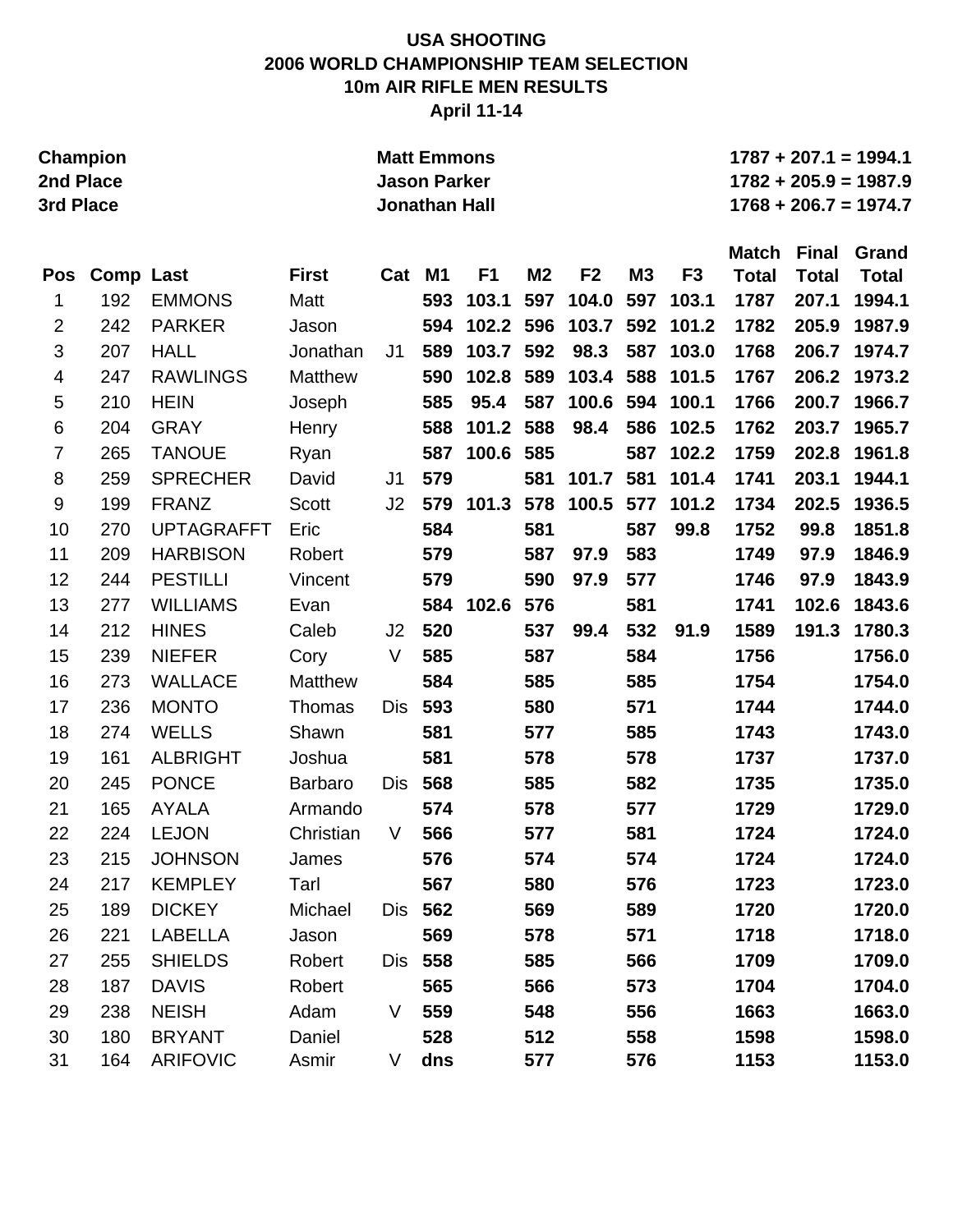## **10m AIR PISTOL MEN RESULTS April 19-21**

| Champion       |                 |                  | Daryl Szarenski     |                |        |                |                |                |              |              | $1155 + 195.8 = 1350.8$ |
|----------------|-----------------|------------------|---------------------|----------------|--------|----------------|----------------|----------------|--------------|--------------|-------------------------|
| 2nd Place      |                 |                  | <b>Jason Turner</b> |                |        |                |                |                |              |              | $1150 + 199.5 = 1349.5$ |
| 3rd Place      |                 |                  | <b>Thomas Rose</b>  |                |        |                |                |                |              |              | $1147 + 197.9 = 1344.9$ |
|                |                 |                  |                     |                |        |                |                |                | <b>Match</b> | <b>Final</b> | Grand                   |
|                | Point Comp Last |                  | <b>First</b>        |                | Cat M1 | F <sub>1</sub> | M <sub>2</sub> | F <sub>2</sub> | <b>Total</b> | <b>Total</b> | <b>Total</b>            |
| 1              | 263             | <b>SZARENSKI</b> | Daryl               |                | 573    | 99.6           |                | 582 96.2       | 1155         | 195.8        | 1350.8                  |
| $\overline{2}$ | 269             | <b>TURNER</b>    | Jason               |                | 579    | 100.9          | 571            | 98.6           | 1150         | 199.5        | 1349.5                  |
| 3              | 249             | <b>ROSE</b>      | <b>Thomas</b>       |                | 573    | 99.1           |                | 574 98.8       | 1147         | 197.9        | 1344.9                  |
| 4              | 262             | <b>SWARTZ</b>    | Stephen             |                | 570    | 99.9           |                | 570 96.8       | 1140         | 196.7        | 1336.7                  |
| 5              | 169             | <b>BEAMAN</b>    | <b>Brian</b>        |                | 575    | 100.4          |                | 564 96.3       | 1139         | 196.7        | 1335.7                  |
| $\,6$          | 208             | <b>HANZEL</b>    | Keith               |                | 568    | 97.4           |                | 569 95.7       | 1137         | 193.1        | 1330.1                  |
| $\overline{7}$ | 284             | <b>ZUREK</b>     | John                |                | 561    | 99.3           | 567            | 97.2           | 1128         | 196.5        | 1324.5                  |
| 8              | 283             | <b>ZOLOTAREV</b> | Igor                |                | 558    |                |                | 576 97.1       | 1134         | 97.1         | 1231.1                  |
| $9$            | 281             | <b>WOOD</b>      | Anthony             |                | 559    | 96.2           | 563            |                | 1122         | 96.2         | 1218.2                  |
| 10             | 218             | <b>KISH</b>      | John                |                | 557    |                | 552            |                | 1109         | $\mathbf 0$  | 1109                    |
| 11             | 228             | <b>LUTZ</b>      | S Anthony           | J <sub>1</sub> | 555    |                | 550            |                | 1105         | $\bf{0}$     | 1105                    |
| 12             | 205             | <b>GRAY</b>      | Richard             |                | 557    |                | 543            |                | 1100         | $\bf{0}$     | 1100                    |
| 13             | 166             | <b>BABIUC</b>    | Vlad                | J <sub>1</sub> | 552    |                | 547            |                | 1099         | $\mathbf 0$  | 1099                    |
| 14             | 278             | <b>WILLIAMS</b>  | Jay                 |                | 554    |                | 542            |                | 1096         | $\bf{0}$     | 1096                    |
| 15             | 248             | <b>REITER</b>    | Joshua              |                | 555    |                | 535            |                | 1090         | $\mathbf 0$  | 1090                    |
| 16             | 233             | <b>MEREDITH</b>  | <b>Bruce</b>        | S <sub>3</sub> | 539    |                | 543            |                | 1082         | $\bf{0}$     | 1082                    |
| 17             | 275             | <b>WICKLINE</b>  | Carl                |                | 544    |                | 537            |                | 1081         | 0            | 1081                    |
| 18             | 219             | <b>KRAFT</b>     | Timothy             |                | 525    |                | 554            |                | 1079         | $\bf{0}$     | 1079                    |
| 19             | 184             | <b>CHAN</b>      | <b>Terry</b>        |                | 527    |                | 535            |                | 1062         | 0            | 1062                    |
| 20             | 225             | <b>LIVERS</b>    | Joseph              |                | 521    |                | 537            |                | 1058         | $\bf{0}$     | 1058                    |

21 232 MELOY Charles **504 497 1001 0 1001**